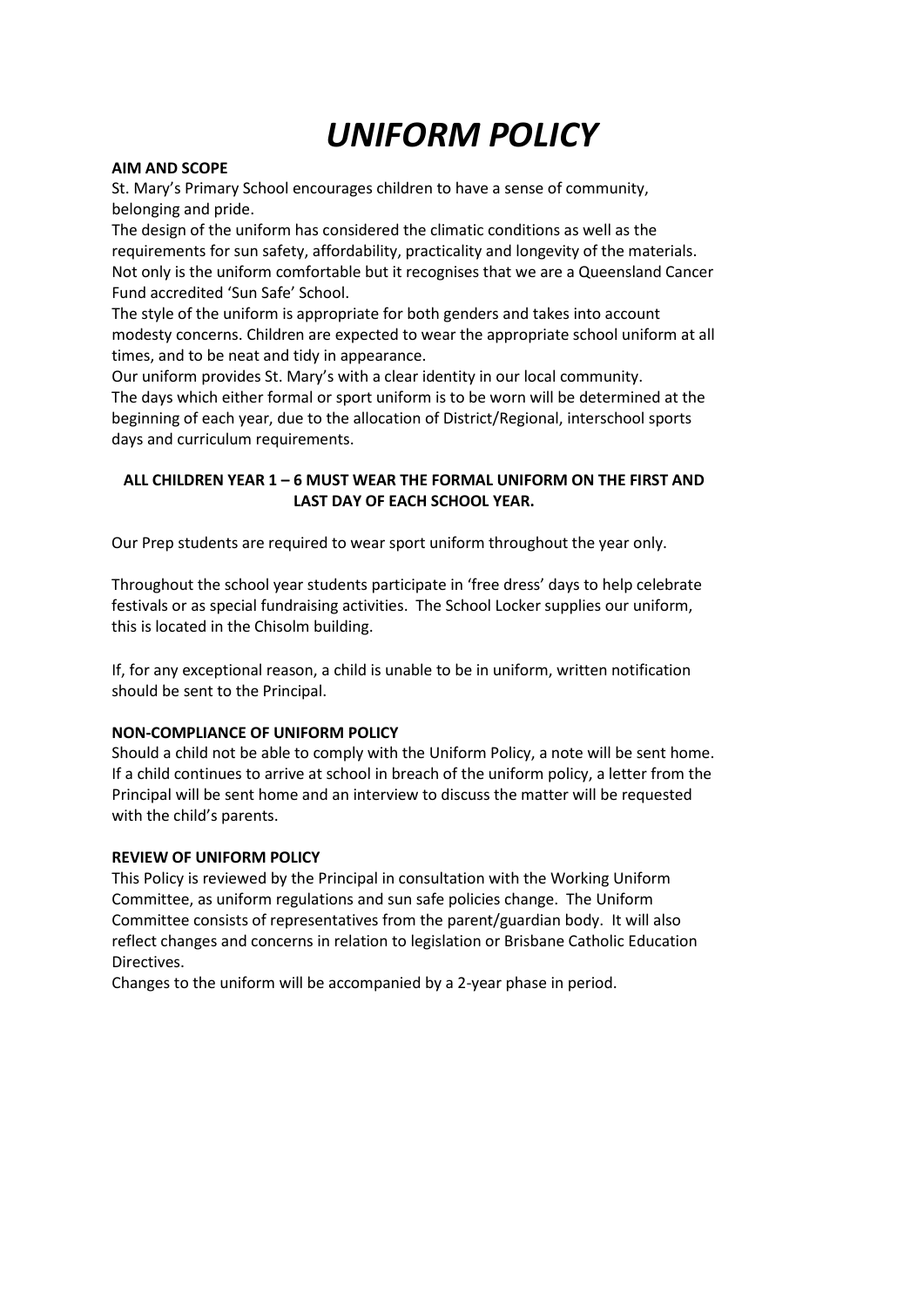## **UNIFORM SPECIFICATIONS**

1. School name and/or emblem to be embroidered on:

# **Formal Uniform**

- a. A-line Royal Blue Dress
- b. Royal Blue Unisex Shirt
- c. Royal Blue Culottes
- d. Navy Blue Boys Shorts
- e. Royal Blue Brimmed School Hat

# **Sports Uniform**

- a. Royal Blue & Yellow Unisex Polo Shirt
- b. Royal Blue Micro-Fibre Unisex Shorts
- c. Royal Blue Brimmed School Hat

# **Winter Uniform**

- a. Royal Blue Fleecy Tunic Style Jumper
- b. Royal Blue Fleecy Zipped Jacket
- c. Micro-fibre Zipped Jacket
- d. Fleecy Track Pants
- e. Navy Blue Tights

# **Optional Items**

- a. St Mary's School Bag
- b. Football Style Shorts
- c. Lycra Bike Pants/Skins
- d. House Coloured Swimming Caps
- e. House Shirts
- 2. A-line dress should be at least mid-knee length
- 3. Royal Blue Culottes should be worn just above the knee
- 4. Boys and Girls white socks should be short **plain white socks** with no frill and no logos. They should completely cover the ankles.
- 5. **Anklet socks** that sit below the ankle and just above the toe of the shoe will not be permitted for safety reasons.
- 6. **School Shoes** should be suitable. All shoes should be predominately black or white. Joggers need to be worn under the ankle and should give good support to feet. Shoes with high ankles such as high tops and boots should not be worn. It is preferred that leather shoes be closed uppers with black or white laces.
- 7. The Royal Blue Unisex Shirt is designed to be worn out and not tucked in.
- 8. The Winter Uniform options are offered for Terms 2 & 3 however it is recognised that jumpers are required all year-round weather dependant.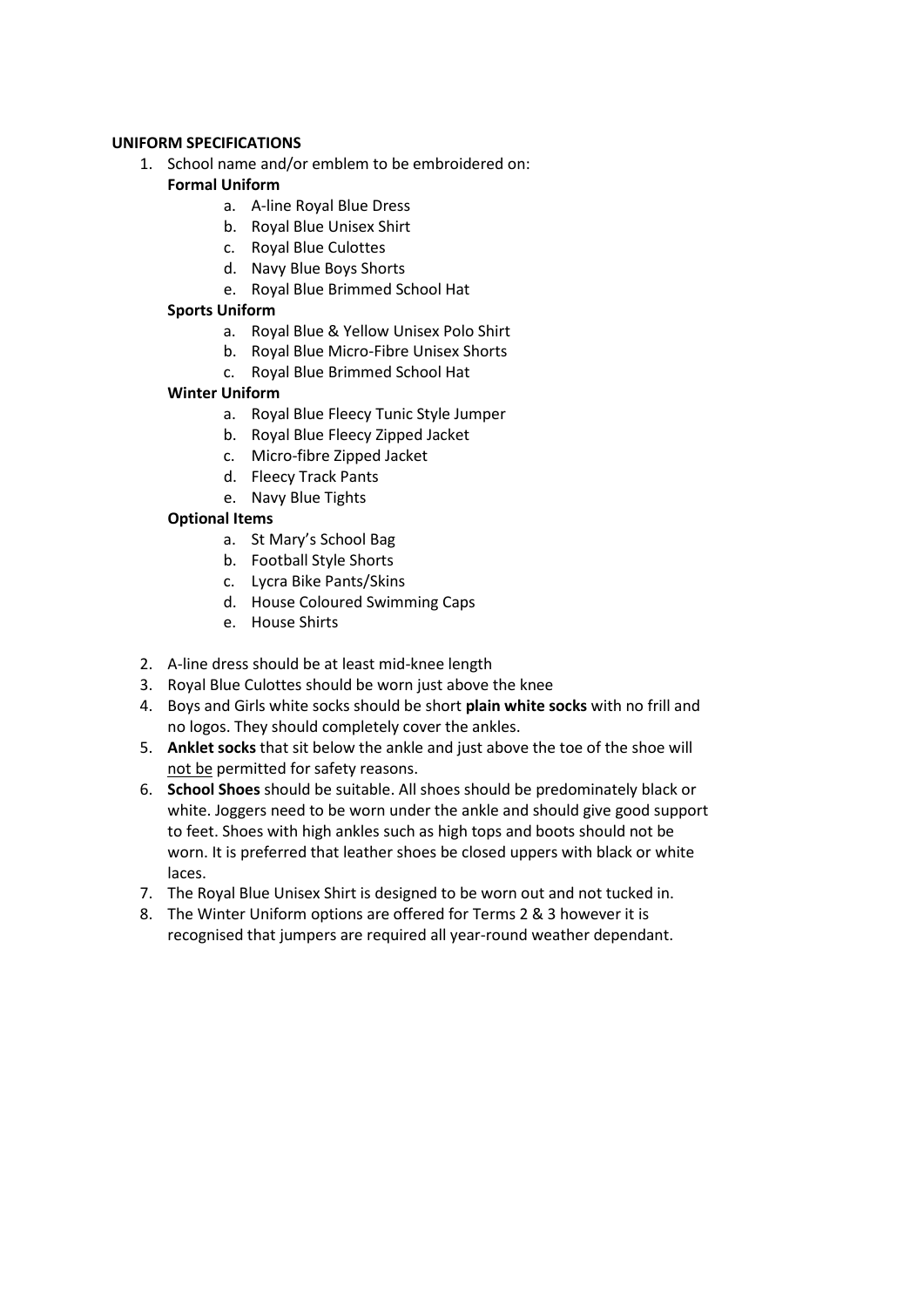# *FORMAL, SPORTS AND WINTER UNIFORMS*

#### **Girl's Summer Formal Uniform**

- Short Sleeve A-Line Royal Blue Dress and/or
- Unisex Royal Blue Short Sleeve Shirt and
- Royal Blue Culottes
- Short plain **White** Socks
- **Black** leather shoes or **black** joggers

### **Boy's Summer Formal Uniform**

- Unisex Royal Blue Short Sleeve Shirt
- Navy Blue Shorts
- Short plain **White** Socks
- **Black** leather shoes or **black** joggers

### **Unisex Sports Uniform**

- Royal Blue & Gold Short Sleeve Polo Shirt
- Royal Blue Micro-Fibre Shorts
- Short plain **White** Socks
- **White** or **Black Joggers**

### **Optional Extras for Sporting Carnivals**

- House Shirts
- Football Shorts
- Lycra Bike Pants/Skins

### **Unisex Winter Uniform – Formal and Sports**

As above to be worn with

- Royal Blue Fleecy Tunic Style Jumper or
- Royal Blue Fleecy Zipped Jacket or
- Royal Blue Micro-Fibre Jacket
- Royal Blue Fleecy Track Pants

**Gender Option:** Plain Navy Tights

**EMBROIDERED ROYAL BLUE SOFT BRIMMED HAT MUST BE WORN WITH ALL UNIFORMS**

**EMBROIDERED YELLOW SOFT BRIMMED HAT MUST BE WORN IN PREP**

**ADDITIONAL ITEMS AVAILABLE AT THE UNIFORM SHOP LOCATED IN THE CHISOLM BUILDING NEAR THE PREP CAR PARK**